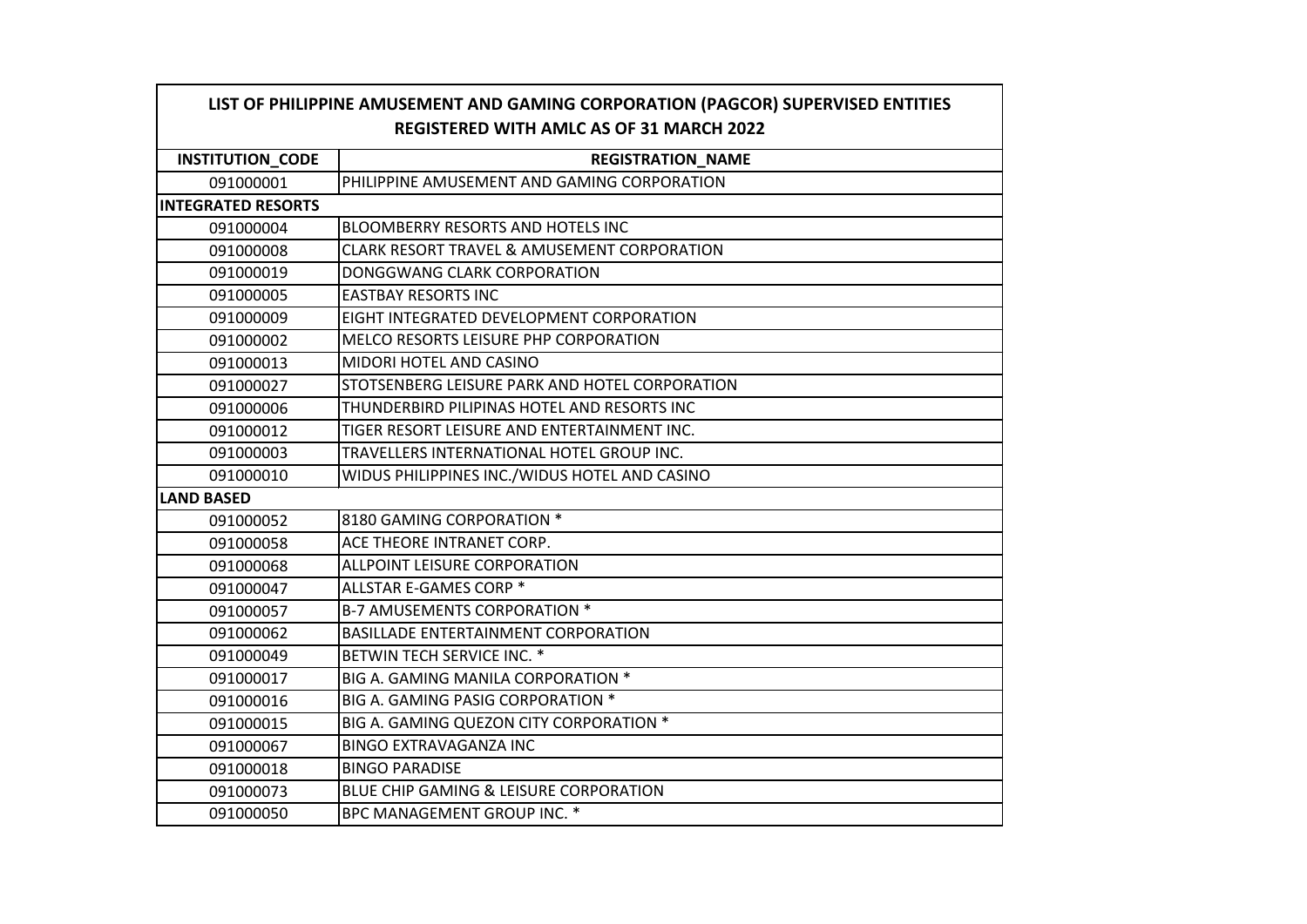| 091000056                                 | COMMONGAMES CORPORATION *                       |
|-------------------------------------------|-------------------------------------------------|
| 091000032                                 | CUATRO HIJOS GAMING AND AMUSEMENT CORPORATION * |
| 091000055                                 | DEHADISTA GAMING INC. *                         |
| 091000030                                 | <b>EPJET CORPORATION *</b>                      |
| 091000071                                 | FORTUNE 8 GAMING AND AMUSEMENT INCORPORATED     |
| 091000069                                 | <b>GAME CRAFT INC.</b>                          |
| 091000046                                 | GGJ ENTERTAINMENT CORPORATION *                 |
| 091000026                                 | <b>GOLDSMITH GAMING CORPORATION *</b>           |
| 091000070                                 | <b>IPALACE CORP</b>                             |
| 091000021                                 | LIVE BISTRO GAMING AND AMUSEMENT CORPORATION    |
| 091000059                                 | LUCKYU INC                                      |
| 091000029                                 | LYAM CORPORATION *                              |
| 091000034                                 | MACI*                                           |
| 091000033                                 | MUNOZ BINGO CORPORATION *                       |
| 091000028                                 | NO PROBLEM LETS GO BINGO INC. *                 |
| 091000064                                 | OLYMPUS GAMES AND AMUSEMENT CORP                |
| 091000066                                 | ORIENT CAPITAL VENTURES INC                     |
| 091000054                                 | PCA CONSOLIDATED GAMING SERVICES INC. *         |
| 091000024                                 | PHILIPPINE POKER PLAYERS INC. *                 |
| 091000048                                 | PINOYGAMES GAMING & AMUEMENT CORPORATION *      |
| 091000025                                 | PMC BINGO PLACE INC. *                          |
| 091000061                                 | POWER UP AMUSEMENT & ENTERTAINMENT CORP-BRANCH6 |
| 091000063                                 | RADIANT BAY GAMES AND ENTERTAINMENT CORPORATION |
| 091000053                                 | RUBICON GAMING CENTER INC. *                    |
| 091000045                                 | SANAM ENER XTREME CORPORATION *                 |
| 091000060                                 | THISISIT GAMING INC.                            |
| 091000044                                 | THREE ACES INTERNET GAMING CORPORATION *        |
| 091000022                                 | TRIPLE THREE BONANZA GAME CORPORATION *         |
| 091000074                                 | UNIVERSAL HOTELS AND RESORTS INC.               |
| 091000020                                 | YIK KAN YUE *                                   |
| 091000065                                 | YOUPLAY GLOBAL GAMING INC.                      |
| <b>E-BINGO, E-GAMES &amp; POKER HOUSE</b> |                                                 |
| 092000151                                 | 128 GAMING CORPORATION                          |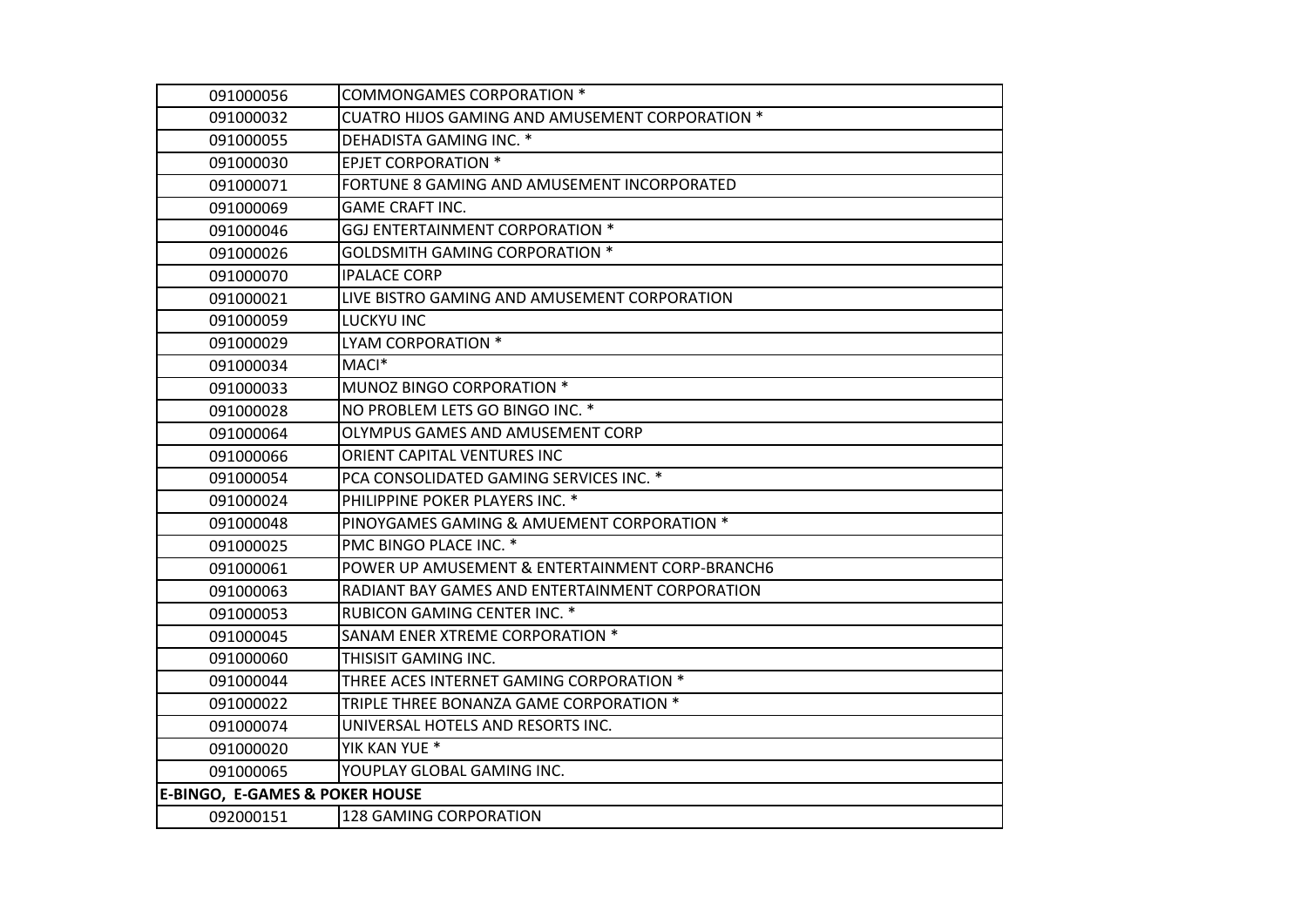| 092000004 | AB LEISURE EXPONENT INC. *                       |
|-----------|--------------------------------------------------|
| 092000111 | ADELANTE GAMING ENTERPRISE CORP.                 |
| 092000048 | AGE ANYTIME GAMING EXPERIENCE INC                |
| 092000005 | ALABANG NUMBERS & GAMING CORPORATION *           |
| 092000006 | ALPHA ONE AMUSEMENT AND RECREATION CORP.         |
| 092000098 | AMIHAN AMUSEMENT ENTERTAINMENT CORPORATION       |
| 092000095 | ASIAN INTEGRATED GAMING SOLUTIONS, INC.          |
| 092000060 | ASIANPRO ALLIANCE GAMING CORP.                   |
| 092000134 | BEELUCKY FUN FACTORY CORPORATION                 |
| 092000142 | BEL-FED GAMING AMUSEMENT CORP.                   |
| 092000105 | BEST BINGO AND AMUSEMENT CORPORATION             |
| 092000147 | <b>BEST RECREATIONAL INC.</b>                    |
| 092000074 | BESTEAM (E-GAMES) INTERNET GAMING, INC.          |
| 092000009 | <b>BIG TIME GAMING CORPORATION</b>               |
| 092000064 | BIGBANG GAMES AND AMUSEMENT INC.                 |
| 092000041 | <b>BIGGAME INC</b>                               |
| 092000033 | <b>BINGO AMUSEMENTS CORPORATION</b>              |
| 092000007 | <b>BINGO DINERO CORPORATION</b>                  |
| 092000008 | <b>BINGO GALLERY INCORPORATED</b>                |
| 092000010 | <b>BINGO PALACE CORPORATION</b>                  |
| 092000140 | BINGO SMILE GAMING AND ENTERTAINMENT CORPORATION |
| 092000045 | <b>BINGO TSUNAMI GAMING CORP.</b>                |
| 092000092 | BINGO YOUR GOOD FRIENDS CORP.                    |
| 092000038 | <b>BINGOPLAZA INC.</b>                           |
| 092000088 | CACERES AMUSEMENT AND GAMING CORPORATION         |
| 092000011 | CEBU ENTERTAINMENT GALLERY INC.                  |
| 092000112 | CHADA BINGO HOUSE CORPORATION                    |
| 092000037 | <b>CIRCLE 8 ENTERTAINMENT CORP</b>               |
| 092000053 | CNFF BINGO BONANZA CORP.                         |
| 092000052 | COOLGAMES.COM INC.                               |
| 092000145 | DAVAO HOLDEM POKER CORPORATION                   |
| 092000125 | DIAMOND MILLENNIUM CORPORATION                   |
| 092000057 | DOUBLE BLACKOUT GAMING & ENTERTAINMENT CORP.     |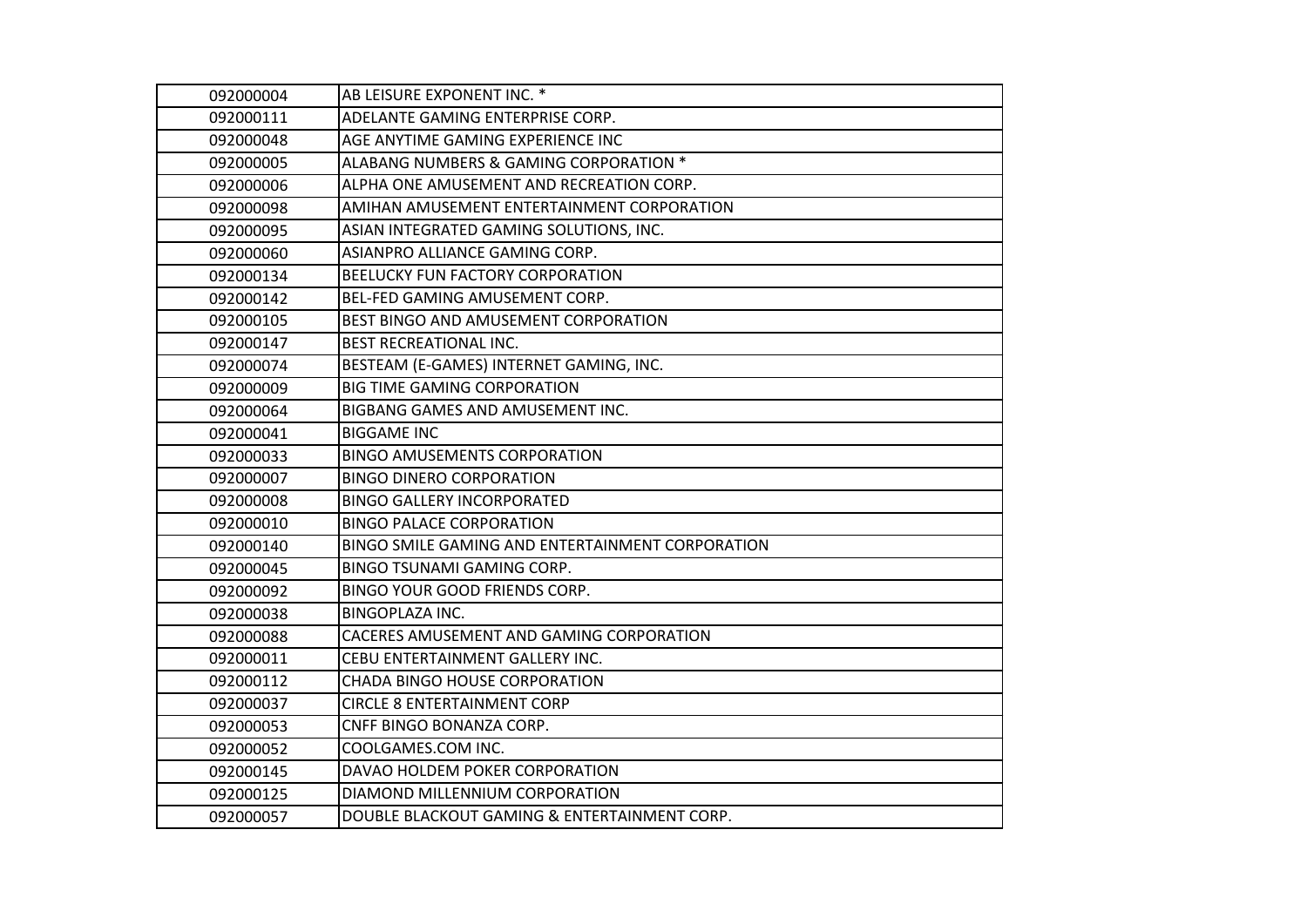| 092000130 | <b>EAST ASIA 8 CORPORATION</b>                         |
|-----------|--------------------------------------------------------|
| 092000040 | <b>EASY EBINGO INC.</b>                                |
| 092000049 | <b>ECLIPSE CORPORATION</b>                             |
| 092000099 | <b>ELAN RECREATION INC</b>                             |
| 092000035 | <b>EMBARCADERO LAND VENTURES INC</b>                   |
| 092000143 | <b>ENNOVATION GAMINGS CORP.</b>                        |
| 092000059 | EXTREME BLACKOUT GAMING & ENTERTAINMENT CORP.          |
| 092000107 | FARO ALTO INTERNATIONAL TRADING CORPORATION            |
| 092000072 | FAST PLAY LEISURE, INC.                                |
| 092000097 | FAUSTUS PRIMITUS GAMING CORP.                          |
| 092000031 | FIRST LEISURE & GAME CO. INC.                          |
| 092000120 | FIVE A'S VENTURE CORPORATION                           |
| 092000012 | <b>GALLERIA BINGO CORPORATION</b>                      |
| 092000013 | <b>GAMEXPERIENCE ENTERTAINMENT CORP</b>                |
| 092000036 | <b>GLOBAL AMUSETECH PHILIPPINES INC.</b>               |
| 092000129 | <b>GOLDEN CRESCENT GAMES AND AMUSEMENT CENTER INC.</b> |
| 092000094 | GOLDEN MBC GAMING AND AMUSEMENT INC.                   |
| 092000030 | <b>G-ONE GAMING AND TECHNOLOGY INC.</b>                |
| 092000014 | GRAND POLARIS GAMING CO. INC.                          |
| 092000122 | GRANDEUR GAMING ENTERTAINMENT AND CONSULTING CO.INC    |
| 092000117 | <b>GREY FORCE BINGO VENTURES INC</b>                   |
| 092000116 | HI STAKES GAMING INC.                                  |
| 092000015 | HIGHLAND GAMING CORPORATION                            |
| 092000090 | HI-TECH GAMES AMUSEMENT CENTER, INC.                   |
| 092000136 | HORNCASTLE PHILIPPINES INC.                            |
| 092000054 | I-CYBERWORLD BIZ INC.                                  |
| 092000016 | ILO-ILO BINGO CORPORATION                              |
| 092000032 | <b>ISAROG GAMING CORPORATION</b>                       |
| 092000113 | JACBINGO CORP.                                         |
| 092000034 | JD FEELING LUCKY INC.                                  |
| 092000109 | LA FUERZA AMUSEMENT CENTER INC.                        |
| 092000061 | LUCENA EMPRESS GAMING CORPORATION                      |
| 092000119 | LUCKY BINGGOLD GAMING INC.                             |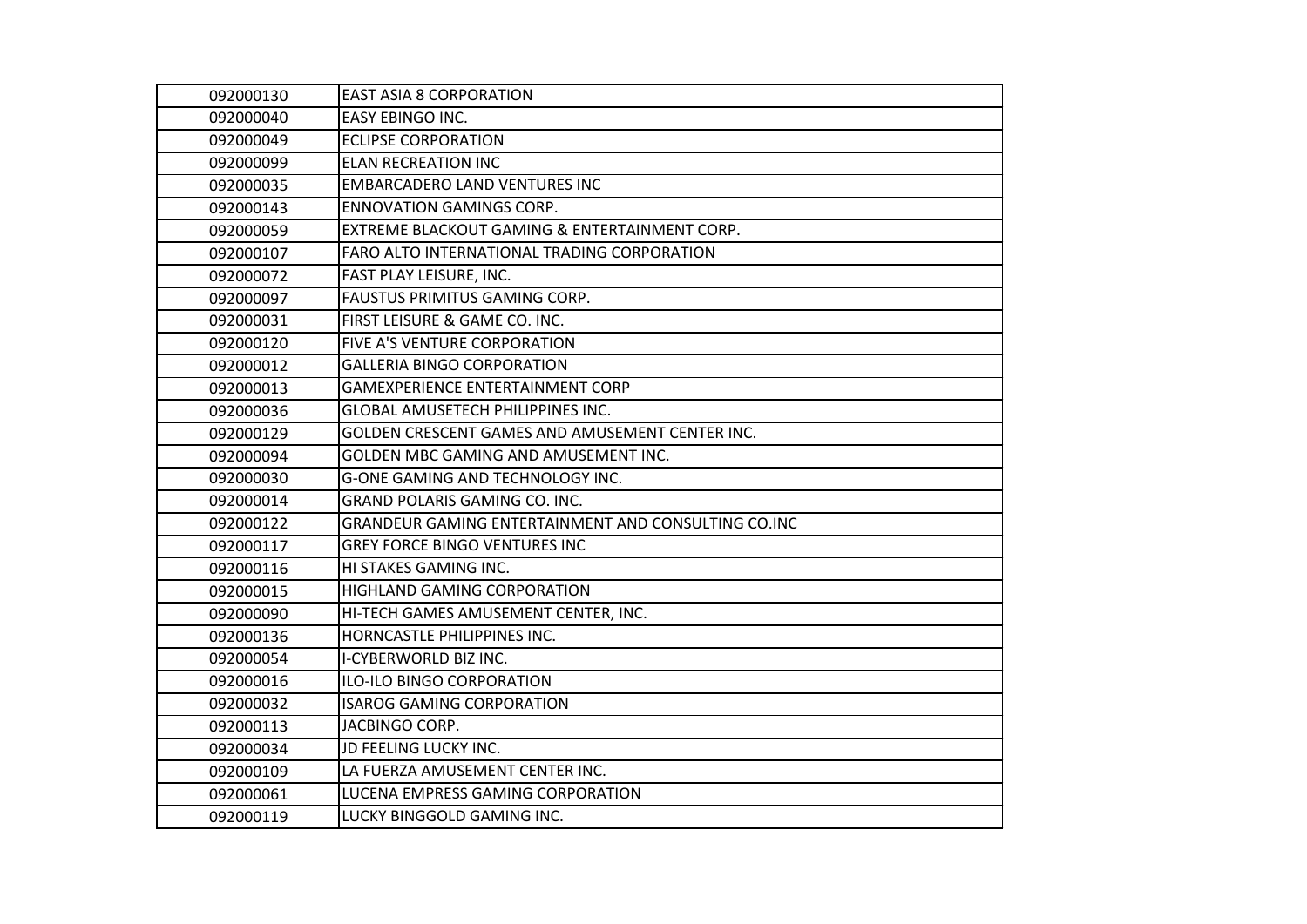| 092000046 | LUCKY FORTUNE BINGO GAMING CORP                |
|-----------|------------------------------------------------|
| 092000132 | LUCKY U GAMING INC.                            |
| 092000039 | LUCKY WINNER BINGO AND GAMING CORPORATION      |
| 092000124 | <b>MAGICAL GAMING CORPORATION</b>              |
| 092000121 | MAGNIFICENT NUMBERS CORE GAMING CORP.          |
| 092000058 | MAJESTIC BLACKOUT GAMING & ENTERTAINMENT CORP. |
| 092000017 | <b>MANILA BINGO CORPORATION</b>                |
| 092000102 | <b>MARKET BINGO CORPORATION</b>                |
| 092000128 | <b>MATCHPOINT GAMING CENTER INC</b>            |
| 092000149 | MC EXCEL GAMING INC.                           |
| 092000101 | <b>MEGA BINGO CORPORATION</b>                  |
| 092000018 | METRO GAMING ENTERTAINMENT GALLERY INC.        |
| 092000135 | <b>MPJ GROUP CORPORATION</b>                   |
| 092000067 | NDM BINGO CENTER 1 INC.                        |
| 092000068 | NDM BINGO CENTER 2 INC.                        |
| 092000066 | NDM BINGO CENTER 3 INC.                        |
| 092000065 | NDM BINGO CENTER 5 INC.                        |
| 092000078 | NDM BINGO CENTER 7 INC.                        |
| 092000081 | NDM BINGO CENTER 8 INC.                        |
| 092000082 | NDM BINGO CENTER AGP INC.                      |
| 092000083 | NDM BINGO CENTER ANONAS INC.                   |
| 092000084 | NDM BINGO CENTER ANTIPOLO INC.                 |
| 092000085 | NDM BINGO CENTER BAGBAG INC.                   |
| 092000086 | NDM BINGO CENTER BLUMENTRITT INC.              |
| 092000087 | NDM BINGO CENTER LGP INC.                      |
| 092000080 | NDM BINGO CENTER MIRAMAR INC.                  |
| 092000079 | NDM BINGO CENTER NORTH EDSA INC.               |
| 092000077 | NDM BINGO CENTER TOMAS MORATO INC.             |
| 092000076 | NDM BINGO CENTER VISAYAS INC.                  |
| 092000019 | NEGRENSE ENTERTAINMENT GALLERY INC.            |
| 092000114 | OCEAN 13 AMUSEMENT AND GAMING INC              |
| 092000020 | ONE BINGO PAVILION INC.                        |
| 092000021 | ONE BINGO PLACE INCORPORATED                   |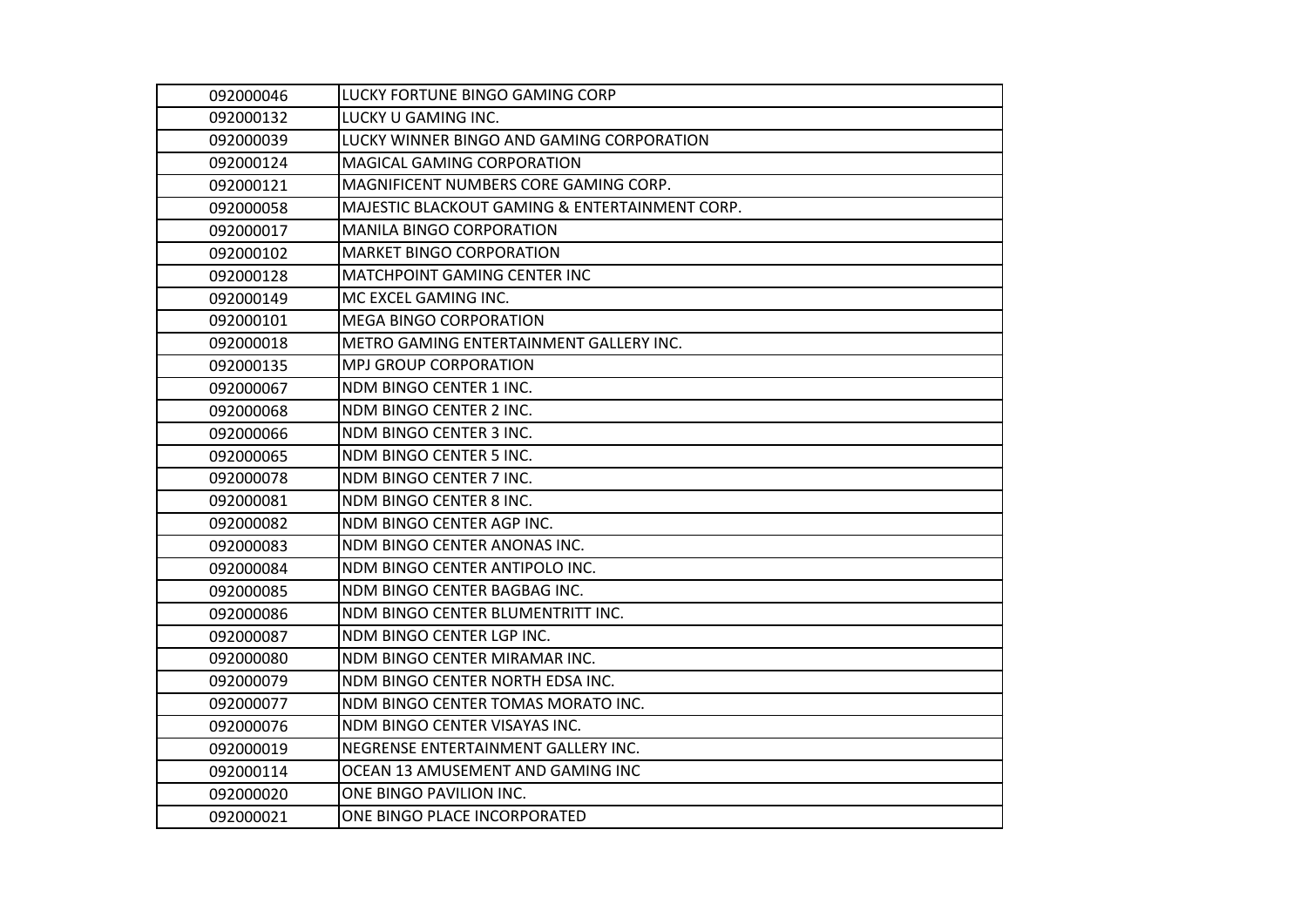| 092000146 | ONE NAGA PLATINUM SPHERE E-GAMING CORPORATION |
|-----------|-----------------------------------------------|
| 092000115 | PAGADIAN AK BINGO INC.                        |
| 092000051 | PAKET RAKETS INC.                             |
| 092000044 | PAYLINE INCORPORATED                          |
| 092000126 | PEDRERA COMPUTER SYSTEMS INC.                 |
| 092000056 | PEGS GAMING STATION INC.                      |
| 092000148 | PHIL GRAND IMPERIAL GROUP, INC.               |
| 092000055 | PHILIPPINES IVISION INC                       |
| 092000002 | PHILLARO VENTURES INCORPORATED                |
| 092000089 | PLAY AND WIN WEST AVENUE INC.                 |
| 092000110 | PRO INFRA GAMING AND ENTERTAINMENT INC.       |
| 092000118 | REINWAY CORPORATION                           |
| 092000022 | <b>RIZAL GAMING CORPORATION</b>               |
| 092000108 | ROBIEDO, INC.                                 |
| 092000091 | ROCAMORA LEISURE RESORTS INCORPORATED         |
| 092000062 | ROYAL GAMES INCORPORATED                      |
| 092000137 | ROYAL VENTURES COMPANY INC. BINGO BEE         |
| 092000144 | <b>S CLASS GAMES CORPORATION</b>              |
| 092000133 | SAN JUAN FUN FACTORY CORPORATION              |
| 092000100 | <b>SCRATCH ZONE INCORPORATED</b>              |
| 092000023 | SG AMUSEMENT AND RECREATION CORP.             |
| 092000071 | SHL AMUSEMENT & GAMING, INC.                  |
| 092000024 | SOUTH BINGO CORPORATION                       |
| 092000025 | SOUTH ENTERTAINMENT GALLERY INCORPORATED      |
| 092000026 | <b>SUMMIT BINGO CORPORATION</b>               |
| 092000003 | SUPER 88 FORTUNE CORPORATION                  |
| 092000063 | T2 RAF ELECTRONIC GAMING STATION INC.         |
| 092000104 | <b>TAPTAM CORPORATION</b>                     |
| 092000093 | TGW GAMING AND AMUSEMENT INC.                 |
| 092000042 | THREE A'S BINGO VENTURES INC.                 |
| 092000141 | TOLEDOEGAMES INC.                             |
| 092000069 | TOP WIN LUCKY GAMING CORP.                    |
| 092000096 | TOPCA INCORPORATED                            |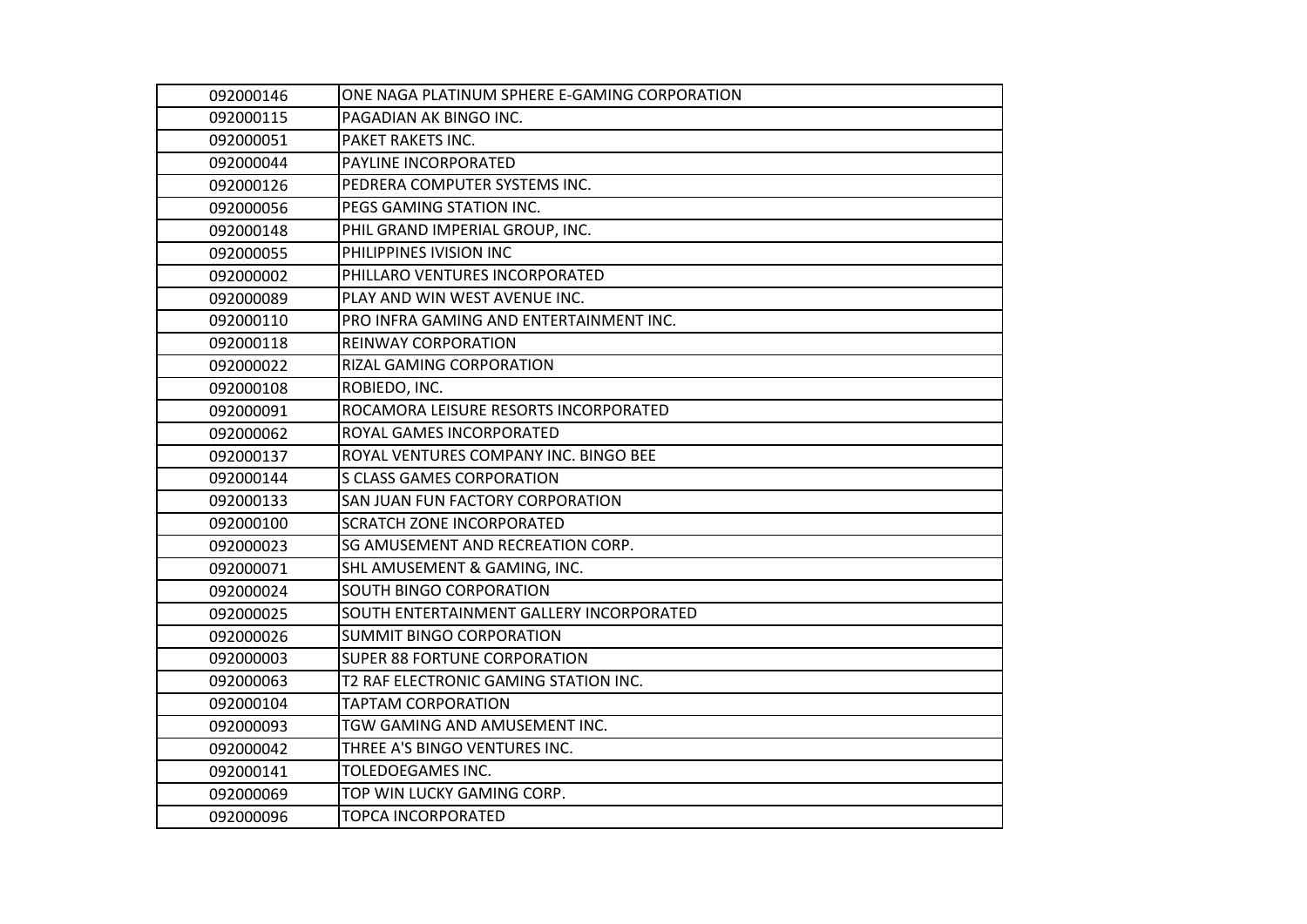| 092000027                                    | TOPMOST GAMING CORPORATION                                                |
|----------------------------------------------|---------------------------------------------------------------------------|
| 092000028                                    | TOPNOTCH BINGO TREND INC.                                                 |
| 092000001                                    | TOTAL GAMEZONE XTREME INCORPORATED *                                      |
|                                              | TREASURE AMUSEMENT CORPORATION DOING BUSINESS UNDER THE NAME AND STYLE OF |
| 092000131                                    | <b>BINGO POT/ BINGO PARTY</b>                                             |
| 092000138                                    | TRI ELITE PH CORP.                                                        |
| 092000043                                    | TRIPLE 8 AMUSEMENT AND DEVELOPMENT CORP.                                  |
| 092000073                                    | TRIPLE SPARKLE COMPUTER AND AMUSEMENT CORP.                               |
| 092000123                                    | TRITECH GAMEWORKS INC.                                                    |
| 092000103                                    | TROJANS WELL ENTERTAINMENT CORP                                           |
| 092000047                                    | TWIN E-GAME STATION INC.                                                  |
| 092000127                                    | ULTIMA RATIO GAMING & ENTERTAINMENT INC.                                  |
| 092000106                                    | ULTIMATE WORLD E-GAMES CORPPORATION                                       |
| 092000070                                    | VALUTA ORO, INC.                                                          |
| 092000050                                    | VOYAGER POKER AND ENTERTAINMENT CLUB, INC.                                |
| 092000029                                    | WORLDWIDE LINKS LEISURE AND GAMING CORPORATION                            |
| PHILIPPINE OFFSGHORE GAMING OPERATORS (POGO) |                                                                           |
| 093000029                                    | <b>BENESTAR CO. LTD</b>                                                   |
| 093000007                                    | DYNAMIC SYSTEM LIMITED                                                    |
| 093000003                                    | <b>GENX SPORTS INTERNATIONAL LIMITED</b>                                  |
| 093000014                                    | <b>GOLDEN DRAGON EMPIRE LIMITED</b>                                       |
| 093000015                                    | HIGH ZONE CAPITAL INVESTMENT GROUP LIMITED                                |
| 093000031                                    | HK FEIBIAI INTERNATIONAL GROUP LIMITED                                    |
| 093000039                                    | INFINIWEB TECHNOLOGY INC.                                                 |
| 093000024                                    | <b>MARCO POLO ENTERPRISES LIMITED</b>                                     |
| 093000026                                    | MICRO INFO SYSTEMS LTD                                                    |
| 093000027                                    | MOST SUCCESS INTERNATIONAL GROUP LIMITED                                  |
| 093000030                                    | OG GLOBAL ACCESS LIMITED                                                  |
| 093000032                                    | ORIENTAL GAME LIMITED                                                     |
| 093000050                                    | <b>PAGCOR</b>                                                             |
| 093000033                                    | PRESTIGE IOM LIMITED                                                      |
| 093000023                                    | RIESLING CAPITAL LIMITED                                                  |
| 093000056                                    | ROYAL INTERNET GAMING INCORPORATED                                        |